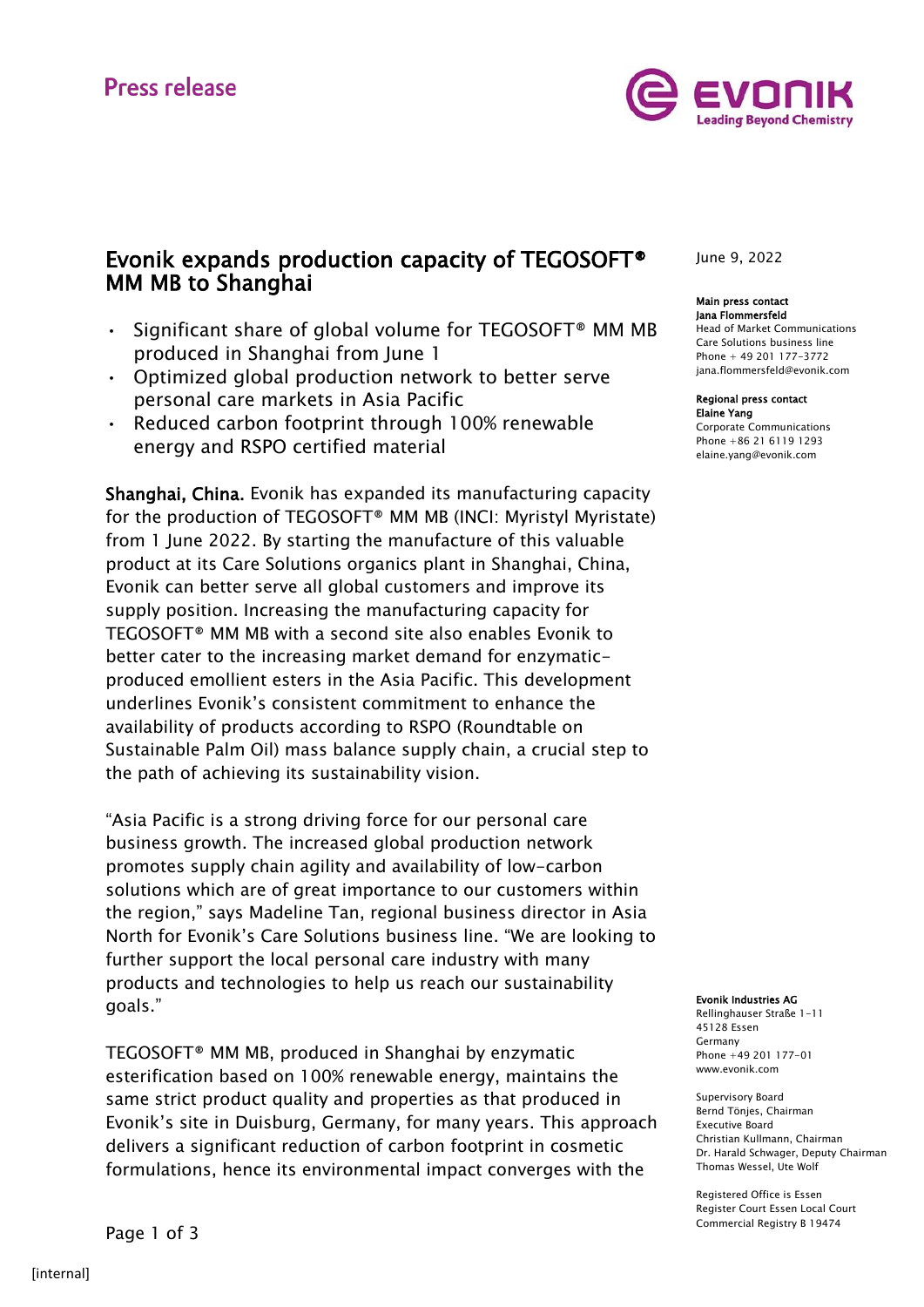

macrotrend in the beauty industry, where many cosmetic producers in Asia Pacific are pursuing a more ethical, environmentally friendly and sustainable portfolio with less  $CO<sub>2</sub>$ emissions.

Enzymatic esterification is a prime example of green chemistry process to produce emollient esters. This eco-efficient biocatalytic synthesis, which runs on renewable energy, possesses an enormous advancement in waste prevention. Furthermore, it leads to an improved and positive impact on reducing global warming by nearly 100% lower  $CO<sub>2</sub>$  footprint compared to conventional chemical production procedures, as evaluated by standardized Life Cycle Assessment (LCA) on Myristyl Myristate.

As one of Evonik's two manufacturing sites worldwide adopting state-of-the-art technologies to manufacture enzymatic esters for cosmetic formulations, the Care Solutions organics plant located in Shanghai Chemical Industry Park (SCIP) has been fully reliant on renewable energy sources to support its operation since 2020.

The use of certified raw materials according to the rules set out by the RSPO Mass Balance Supply Chain Model highlights another sustainable attribute of TEGOSOFT® MM MB. Compared to non-RSPO certified feedstock, it has an improved impact on global warming with a 68% lower  $CO<sub>2</sub>$  footprint, allowing local cosmetic brands to meet their ambition to use certified, sustainable palm oil-based products and reduce carbon in their value chain.

As one of the first RSPO members and a founding member of the Action for Sustainable Derivatives (ASD) initiative, Evonik has been committed to a sustainable palm oil economy over years and is striving to initiate dialog across the value chain to minimize the consequences for the environment and communities.

## Company information

Evonik is one of the world leaders in specialty chemicals. The company is active in more than 100 countries around the world and generated sales of €15 billion and an operating profit (adjusted EBITDA) of €2.38 billion in 2021. Evonik goes far beyond chemistry to create innovative, profitable and sustainable solutions